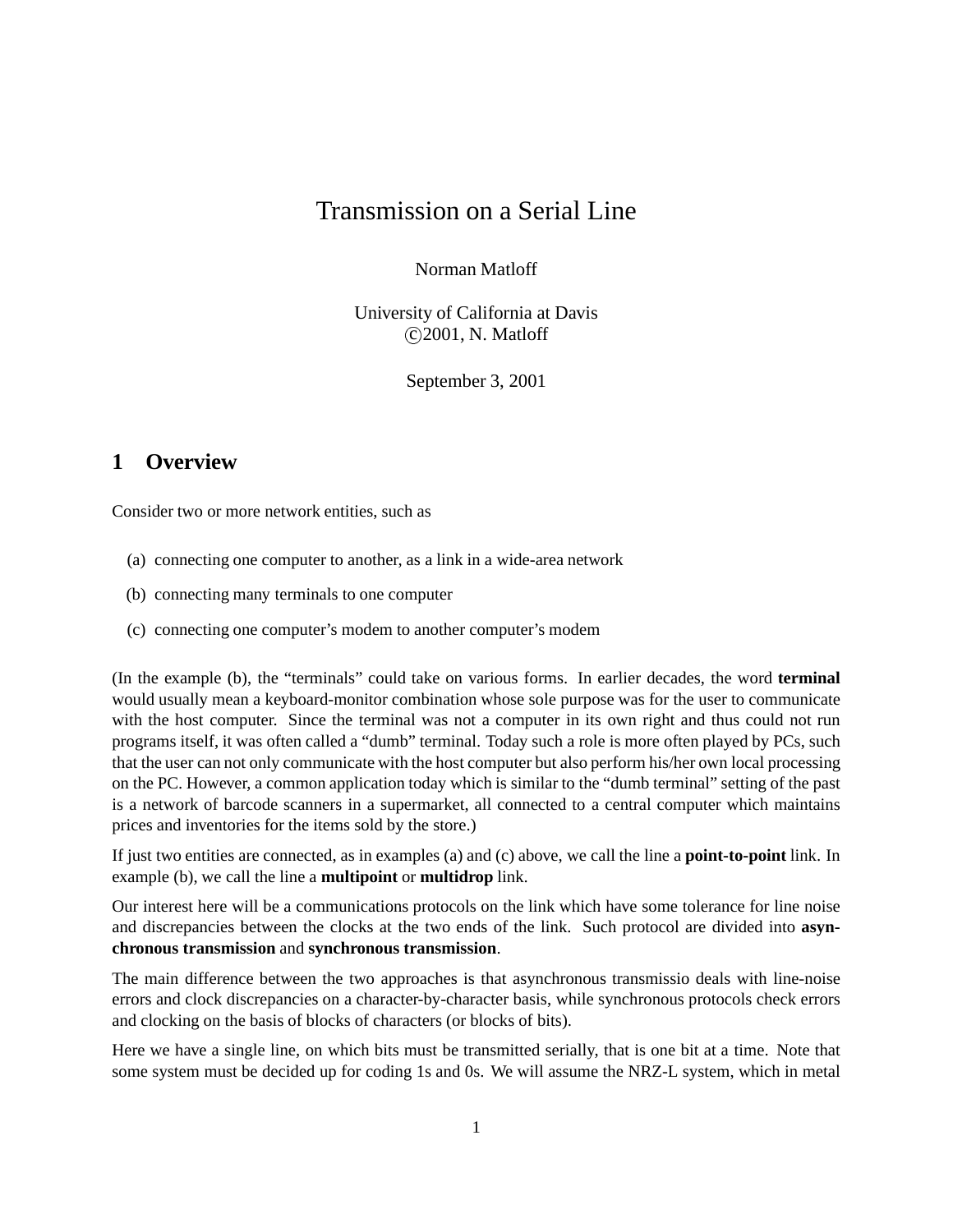wire means a low voltage for a 1 and a high voltage for a 0; in optical fibers, this would correspond to light-off for a 1 and light-on for a 0. If the serial line is being used for modem-to-modem communication, 1s and 0s will be coded with high- and low-pitched tones.

## **2 Asynchronous Transmission**

This type of communication protocol is quite common. For example, the serial ports in your PC use this protocol.

#### **2.1 Frame Format**

The transmission of a single character will consist of the following, in the sequence given:

- A Start bit, consisting of a 0.
- The character itself, coded as k bits, where  $5 \leq k \leq 8$ . The value of k is fixed for a given transmitter/receiver pair. We will assume  $k = 8$  from this point on.
- A Parity bit, set on either an even or odd basis, explained below. We will assume even parity.
- One or two Stop bits, consisting of 1s. We will assume one Stop bit.

Altogether, then the transmission of a character will consist of  $1+8+1+1=11$  bits. If upon completion of transmission of one character another character is to immediately follow, the Start bit of the latter will immediately follow the Stop bit of the former. Otherwise, the line will be in Idle state, i.e. a 1, until a new character is ready for transmission.

#### **2.2 Clock Synchronization**

After receiving a character (including the Parity bit), the electronics in the receiver are set up to constantly monitor the line, watching for 1-to-0 transitions. This explains the role of the Start and Stop bits:

- If the line had been idle before the character became ready for transmission, the 0 value in the Start bit will cause the 1-to-0 transition on the line.
- If this character immediately follows the preceding one, this one's Start bit will comprise a 1-to-0 transition from the preceding one's Stop bit.

The purpose of the Stop bit can be viewed as a 1-bit forced idle time. We need to have the line at 1 before the Start bit of a character, in order to get the 1-to-0 transition. This comes "naturally" if there is idle time preceding that character, but if immediately follows an earlier character, then that earlier character's Stop bit will serve as an artificial "idle" time.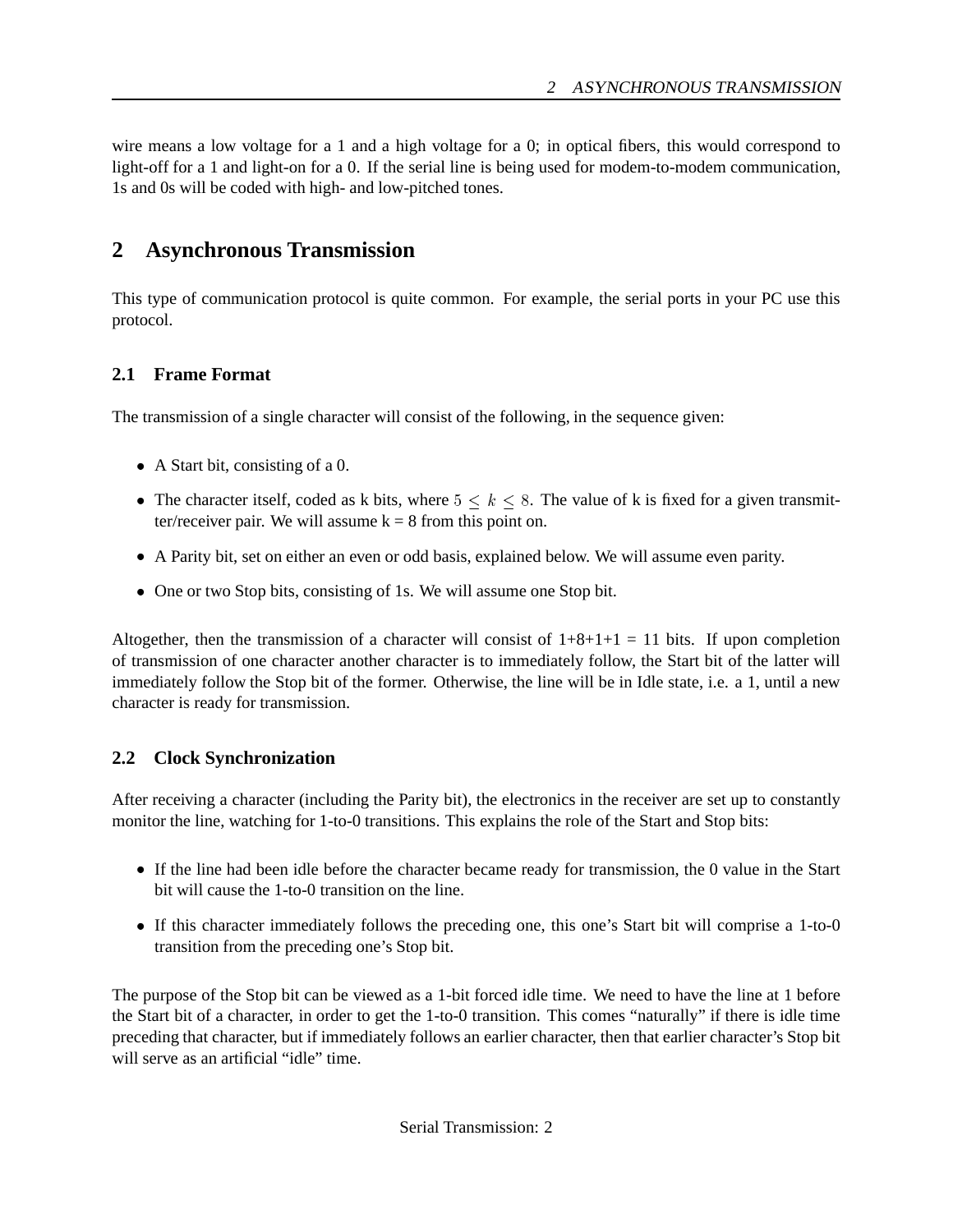When the 1-to-0 transition is detected, the receiver treats this as the start of a character. It waits half a bit time and then starts its clock, for synchronization purposes, setting it to  $0<sup>1</sup>$  The receiver will sample the line at the times at which the midpoints of the subsequent bits are on the line.<sup>2</sup>

Note that (under the design assumed here), if somehow the Stop bit gets corrupted, the receiver will ignore all succeeding bits until it sees a 1-to-0 transition. The point is that that transition is crucial, as it is used for clock synchronization.

To illustrate how this works, let us take as an example a line with a transmission rate of 10,000 bits per second. (Again, this is just an example.) That means that each bit has a duration of 100 microseconds (100  $\mu$ s). It will then sample at time 150, the middle of the first Data bit, and record whatever value it finds on the line as the first Data bit. After that, it will sample every 100  $\mu$ s, i.e. at times 250, 350 and so on, up to time 950, when it samples the Parity bit. (It really does not have to sample the Stop bit, since the only use, if any, for that bit is to set up detection of the start of the next character.)

Ostensibly the receiver's clock has the same rate as that of the transmitter, but of course no two clocks can be exactly the same. This presents a problem. Suppose, for instance, that the receiver clock is 7% fast, so that 100  $\mu$ s on that clock corresponds to only 93  $\mu$ s on the transmitter's clock. Then the receiver's first line sampling will at "real time" (at least from the transmitter's perspective) 139.5. This is not a problem, since that first Data bit will be on the line from times 100 to 200. Similarly, we will not have a problem with the second, third, fourth and fifth bits. But after that it becomes risky, and we will have a problem with at least the eighth bit. The bit will be sampled at time 790.5, but it does not even get on the line until time 800. In other words, when the receiver thinks it is sampling the eighth bit, it is actually picking up the seventh!

So, a discrepancy in clock rates of 7% would be a disaster. However, an analysis similar to that above shows that a difference of under 5% would not produce problems.

So, the protocol does achieve its goal of coping with discrepancies in the clock rates, as long as they are not too large. By the way, you can see from this why this protocol handles this problem on a byte-by-byte basis. If for example it instead used two bytes as the basic unit, surrounded by Start, Parity and Stop bits, the amount of tolerable clock discrepancy would be even smaller. Since the receiver clock is restarted each time a Start bit is encountered, and thus resynchronized with the sender clock, we do not have to worry about the two clocks drifting apart by too much during a data transmission.

### **2.3 Error Checking**

The transmitter sets the Parity bit to 1 or 0, whichever makes the total number of 1 bits among the eight Data bits and one Parity bit an even number. So, if the Data byte is, say, 01000011, then the Parity bit will be set to 1.

The receiver will then count the number of 1s it receives among those nine bits. If the count is odd, then the receiver knows that at least one bit was received in error (probably due to line noise). Note, though, that if the number of errors is even, the receiver will not sense that anything is wrong, because the number of 1s it receives will still be even.

<sup>&</sup>lt;sup>1</sup>So the term **asynchronous transmission** is a misnomer.

<sup>&</sup>lt;sup>2</sup>More precisely, we should say that it will sample the line at the times which it *thinks* are the midpoints.